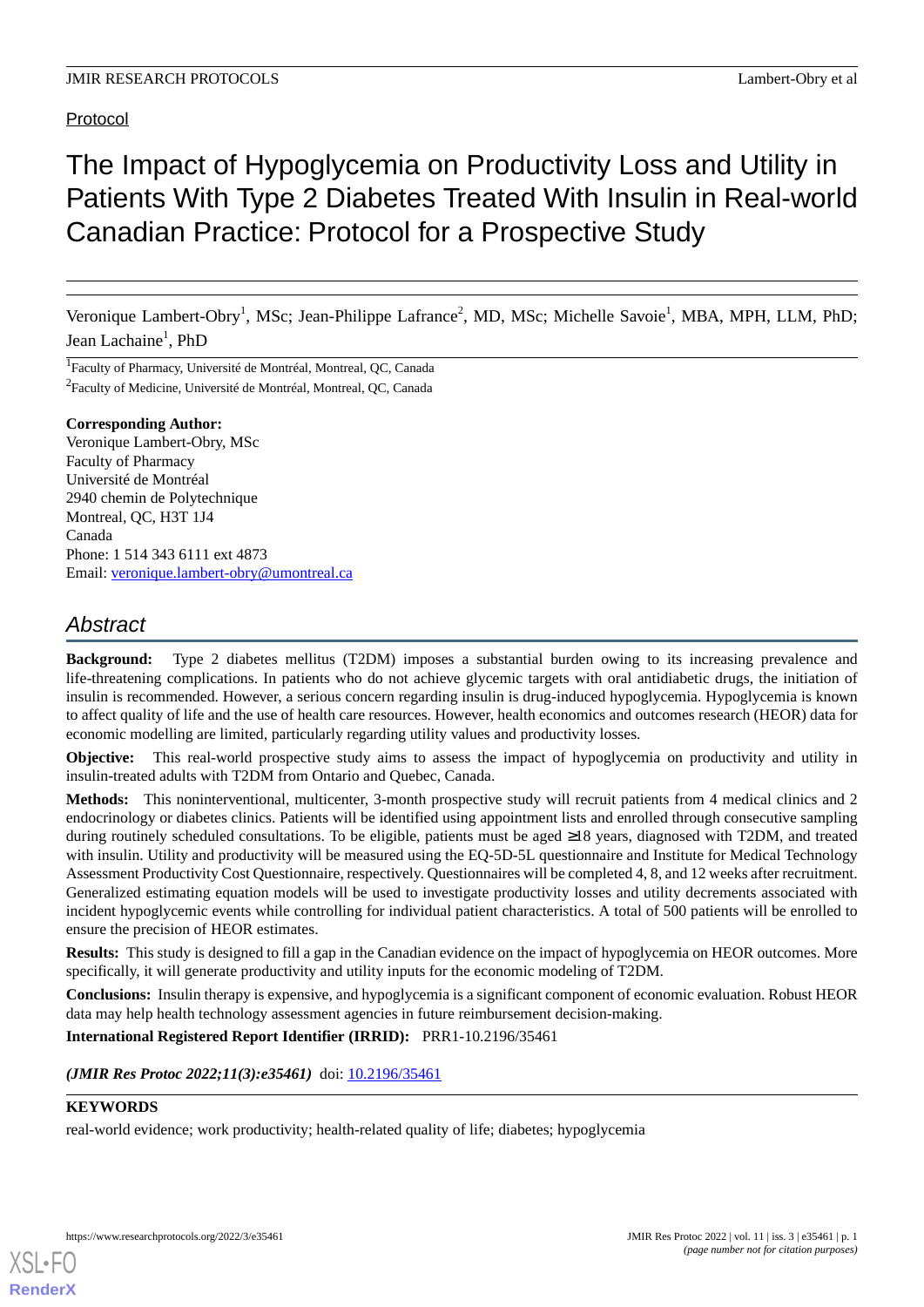# *Introduction*

#### **Background**

Diabetes imposes a substantial burden because of its increasing prevalence and life-threatening complications. According to Diabetes Canada, 1 in 3 Canadians is living with diabetes or prediabetes, among which type 2 diabetes mellitus (T2DM) accounts for 90% to 95% of cases [\[1](#page-7-0)]. Glycemic control is key to diabetes management, and several types of oral therapies have been approved for T2DM. In patients who do not achieve glycemic targets on oral antidiabetic drugs, initiation of insulin therapy is recommended [[1\]](#page-7-0). However, a serious concern regarding insulin is drug-induced hypoglycemia [[2\]](#page-7-1). Hypoglycemic events are a major obstacle to the achievement of glycemic targets and represent a challenge for both patients and physicians. The severity of hypoglycemia is defined by clinical manifestations ranging from mild symptoms to seizure and coma [[2\]](#page-7-1).

#### **Current State of Knowledge**

Hypoglycemia is known to affect quality of life and the use of health care resources. However, health economics and outcomes research (HEOR) data for economic modelling are limited, particularly regarding utility values and productivity losses. O'Reilly et al [\[3](#page-7-2)] recently published data on health care costs associated with hypoglycemia based on the Canadian cohort of the International Hypoglycemia Assessment Tool study. Although relevant data on direct costs were provided, productivity losses were subject to recall bias (1-year recall) and were limited to absenteeism (excluding presenteeism and unpaid work). Regarding utility values, a highly cited literature review by Beaudet et al [[4\]](#page-7-3) identified utilities for 20 modeling complications associated with T2DM. For hypoglycemia, the review found only 1 study with utility estimates suitable for economic modeling, that is, considering the number of events (rather than the presence vs absence of hypoglycemia). Economic modeling of T2DM is particularly challenging because multiple interrelated organ systems are involved over a long period, with numerous risk factors. For an adverse event such as hypoglycemia, HEOR data should depend on the number of episodes to fit T2DM economic models, as in the study by Currie et al [\[5](#page-7-4)], the current preferred source for utility values for hypoglycemia. Although the study by Currie et al [[5\]](#page-7-4) is the source recommended by several health technology assessment (HTA) agencies, it is criticized by the National Institute for Health and Care Excellence (NICE) for being subject to selection bias and recall bias  $[6,7]$  $[6,7]$  $[6,7]$ . It should be noted that Beaudet et al [[4\]](#page-7-3) also highlighted that variability around the utility estimates (eg, SE) is not always reported, thereby limiting future sensitivity analyses in cost-utility analyses (CUAs).

Canadian data on productivity losses due to hypoglycemia include a 2005 survey of 133 patients with T2DM of whom up to 9% and 26% missed work or studies following nonsevere hypoglycemic events (NSHEs) and severe hypoglycemic events (SHEs), respectively [\[8](#page-7-7)]. A web-based survey included 150 patients with T2DM having a nocturnal NSHE in the previous month. Among the 87 working respondents, 15 (17%) reported an average of 3.5 hours of lost work [[9\]](#page-7-8). In the Canadian

 $XS$  $\cdot$ FC **[RenderX](http://www.renderx.com/)** Hypoglycemia Assessment Tool cohort, 6% (8/134), 3.8% (5/134), and 7.5% (10/134) of T2DM workers reported on average 2.9 days taken off (SD 21.2), 3.8 days arriving late (SD 8.8), and 1.7 days leaving early (SD 0.7), respectively, based on a 1-year recall [[3\]](#page-7-2). As for utility, time trade-off (TTO) values were elicited from 51 Canadian respondents with diabetes and 79 respondents from the general population. The mean utility ranged between 0.85 and 0.94, 0.77 and 0.90, and 0.66 and 0.83 for rare hypoglycemic events (quarterly), intermediate (monthly), and frequent (weekly) health states, respectively. In a multivariate linear regression, the estimated utilities associated with a single hypoglycemic event (all types combined) were −0.0033 and −0.0032 for respondents with diabetes and the general population, respectively [\[10](#page-7-9)]. Another TTO study estimated utility decrements of 0.006, 0.008, 0.059, and 0.062 for daytime NSHEs, nocturnal NSHEs, daytime SHEs, and nocturnal NSHEs, respectively [\[11](#page-7-10)]. A third TTO study including patients with diabetes and respondents from the general population estimated utility decrements ranging from 0.0028 to 0.0056, 0.0076, 0.0592 to 0.0726, and 0.0616 to 0.0826 for daytime NSHEs, nocturnal NSHEs, daytime SHEs, and nocturnal SHEs, respectively [[12\]](#page-7-11). No Canadian studies that met the Canadian Agency for Drugs and Technologies in Health (CADTH) recommendation to use an indirect method for utility measurement (eg, EQ-5D) were identified.

#### **Study Rationale and Relevance**

The population at risk of drug-induced hypoglycemia is significant, with nearly 20% to 30% of patients with T2DM requiring insulin  $[13,14]$  $[13,14]$  $[13,14]$ . In the last 5 years, CADTH has reviewed 9 economic evaluations in T2DM, among which 3 were CUAs for insulin therapies [\[15](#page-7-14)[-17](#page-7-15)]. Considering the growing interest in HEOR data in insulin-treated patients with T2DM, there is a need for robust estimates. Data on productivity losses are lacking, which are particularly meaningful in Quebec, where the *Institut national d'excellence en santé et en services sociaux* preconizes economic evaluations by adopting a societal perspective. In addition, in 3 recent pharmacoeconomic reports on insulin therapies for T2DM, CADTH highlighted the uncertainty around utility values for hypoglycemia [[15](#page-7-14)-[17\]](#page-7-15). The committee described the current evidence on the impact of hypoglycemia on utility as limited and of low quality. In CADTH's reanalyses for the 3 CUAs, variation in utility values for hypoglycemia led to a significant change in the estimates of quality-adjusted life-years gains. The incremental cost-effectiveness ratios were very sensitive to any changes in utility decrements for hypoglycemic events and were therefore determined to be an important driver of the results [[15-](#page-7-14)[17\]](#page-7-15). Thus, there is a need for HEOR data that are robust enough to make an informed decision with reasonable uncertainty. The aim of this real-world prospective study is to assess the impact of hypoglycemia on productivity and utility in insulin-treated adults with T2DM from Ontario and Quebec, Canada.

# *Methods*

#### **Research Purpose and Study Design**

This noninterventional, multicenter, 3-month prospective study is designed to collect HEOR inputs for future economic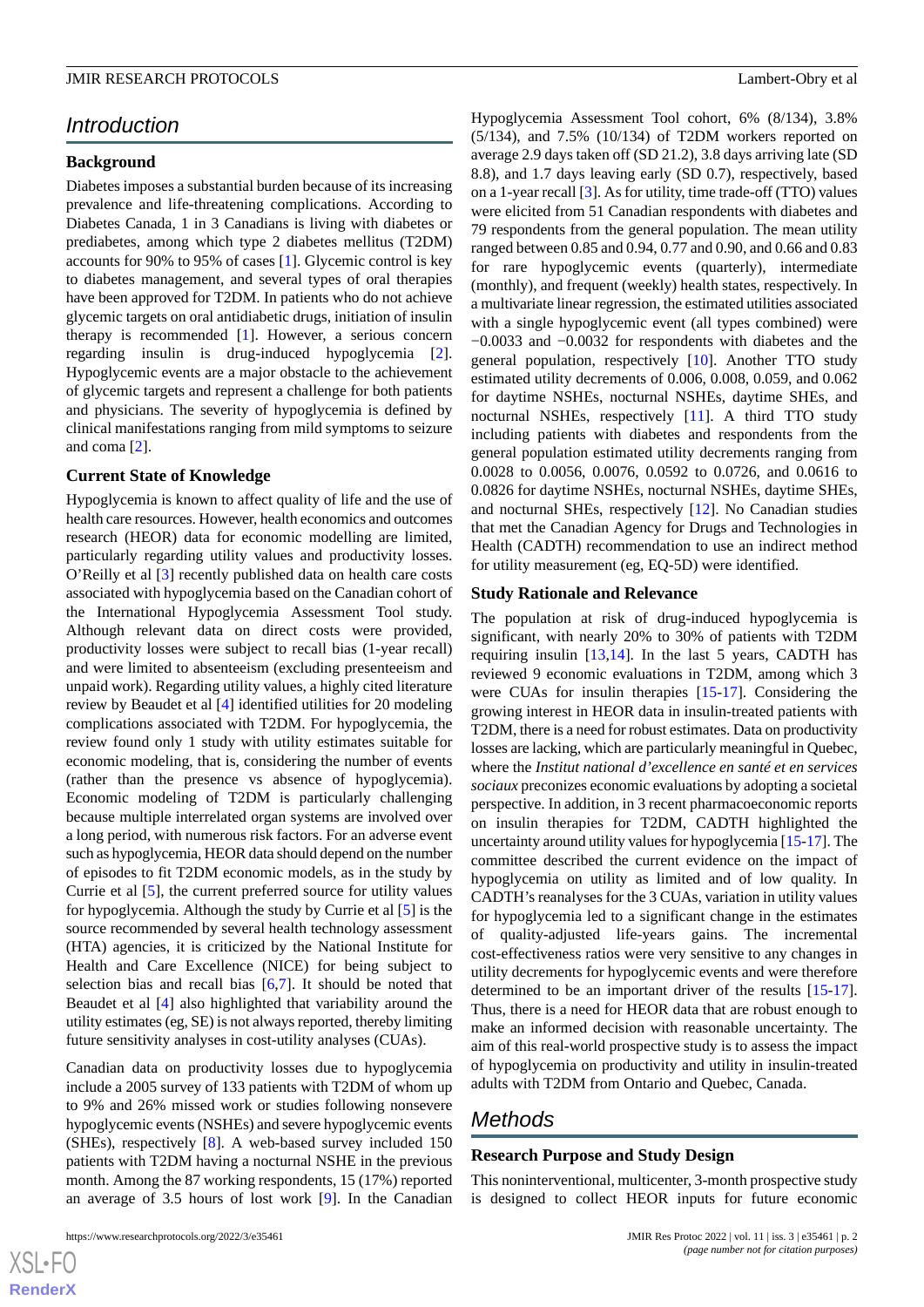modeling. This study will generate descriptive HEOR estimates that can be incorporated into T2DM models, along with precision parameters (ie, CIs and SEs) to evaluate uncertainty in CUAs in sensitivity analyses. Considering the nature of the disease, a longitudinal design with repeated measures was deemed appropriate to limit confounding and increase the quality of evidence.

#### **Study Population**

In Canadian clinical practice, patients with T2DM who are on insulin can be followed up by a family physician or a specialist [[18\]](#page-7-16). Therefore, patients will be recruited from 4 medical clinics and 2 endocrinology or diabetes clinics. To increase generalizability, patients will be recruited from the 2 largest Canadian provinces, Ontario and Quebec. Patients will be identified using appointment lists and enrolled through consecutive sampling during routinely scheduled consultations. To be eligible, patients must be aged  $\geq$ 18 years, diagnosed with T2DM, and treated with insulin. There are no restrictions on insulin regimens (eg, short-acting, long-acting, or mixed insulin). Given the lack of reimbursement, the use of insulin pumps is limited in the treatment of T2DM [[19\]](#page-8-0). Patients must also be able to understand and read English or French and provide informed consent. Patients will be excluded if they participate in a clinical trial. A screening log will be used to document the participation rates.

#### **Definition of Hypoglycemia**

According to the Canadian Diabetes Association and the American Diabetes Association (ADA), hypoglycemia is defined as plasma glucose concentrations of  $\leq$ 3.9 mmol/L ( $\leq$ 70 mg/dL) [[2](#page-7-1)[,20](#page-8-1)]. To reflect a real-world setting, the definition of hypoglycemia in this study is not restricted to documented episodes but includes any hypoglycemic event as judged by the patient. Symptoms defining hypoglycemia include trembling, palpitations, sweating, anxiety, hunger, nausea, tingling, difficulty concentrating, confusion, weakness, drowsiness, impaired vision, difficulty speaking, headache, and dizziness. Patients will self-report hypoglycemic episodes recorded by either symptoms or blood glucose testing alone or a combination of both. This approach has also been used in several large real-world studies [\[18](#page-7-16),[19](#page-8-0)[,21](#page-8-2)-[24\]](#page-8-3) and better represents real-life practice where patients do not always test their blood glucose level for different reasons (eg, forgetting, neglecting, lack of knowledge, or lack of testing materials). Hypoglycemic events will be categorized as either severe or nonsevere. An SHE is defined as an event requiring assistance from another person (to administer carbohydrates, to administer glucagon, or take other corrective actions), whereas an NSHE can be managed by the patient alone, as per the Canadian Diabetes Association and ADA definitions [[2,](#page-7-1)[20](#page-8-1)].

Along with the severity of hypoglycemic events, the frequency of events promotes the fear of future hypoglycemia [[2,](#page-7-1)[20](#page-8-1)]. Fear itself affects patients' quality of life [\[2,](#page-7-1)[20\]](#page-8-1). In addition to the physical symptoms due to hypoglycemic events, the negative emotional impact of the fear of hypoglycemia is also a concern. For modeling purposes, HTA agencies recommend that the assessment of the impact of hypoglycemia on utility should consider both the severity and frequency of episodes. They also

[XSL](http://www.w3.org/Style/XSL)•FO **[RenderX](http://www.renderx.com/)** recommend not applying a utility decrement separately for the fear of hypoglycemia. Therefore, this study was designed to capture the overall impact of hypoglycemia on utility, including the transient effects of events and the resulting fear.

#### **Measurement of Outcomes**

#### *Utility*

The EQ-5D-5L questionnaire will be used to measure the utility values [[25](#page-8-4)[,26](#page-8-5)]. This validated instrument is widely used and covers five dimensions (mobility, self-care, usual activities, pain or discomfort, and anxiety or depression) that are further divided into five levels (no problems, slight problems, moderate problems, severe problems, and extreme problems). The EQ-5D (EQ-5D) health states may be converted into a single summary index through a crosswalk value set. An EQ-5D summary index of 1 represents complete health, 0 represents death, and negative values represent states worse than death. The questionnaire also includes a visual analog scale that records the respondent's self-rated health using a vertical scale ranging from 0 to 100 with end points labeled as "the best health you can imagine" and "the worst health you can imagine." EQ-5D scores represent patients' health status on the day of questionnaire completion.

#### *Productivity Loss*

The Institute for Medical Technology Assessment (iMTA) of Erasmus University Rotterdam recently developed and validated a questionnaire to estimate productivity losses, referred to as the iMTA Productivity Cost Questionnaire (iPCQ) [[27\]](#page-8-6). The *i*PCQ is a generic questionnaire designed to determine the value of productivity losses for economic evaluations adopting a societal perspective. The questionnaire included three modules: lost productivity at paid work because of absenteeism, lost productivity at paid work because of presenteeism (reduced productivity), and lost productivity at unpaid work. A recall period of 4 weeks is used for presenteeism and unpaid work. Absenteeism is divided into two categories: short-term absence (no longer than 4 weeks) and long-term absence (sick leave that started before the recall period).

#### **Study Procedures**

#### *Data Collection*

The sociodemographic and clinical characteristics of the patients will be collected at recruitment. Patients will complete a baseline questionnaire to report their age, gender, ethnicity, education, income level, employment status, living status, alcohol consumption, smoking, and physical activity. As a proxy for frailty, the self-reported number of visits to a health care provider over the last 3 months and the number of emergency visits and hospitalizations over the last 6 months will also be collected [[28\]](#page-8-7). As a proxy for lifestyle habits, immunization status (pneumococcal, influenza, and COVID-19) will also be self-reported. Self-care (disease management activities) will be assessed using the Diabetes Self-Management Questionnaire, a validated questionnaire covering behaviors related to glycemic control (diet, blood glucose monitoring, medication adherence, physical activity, and contact with health care professionals) [[29\]](#page-8-8). The type of device used for glucose monitoring will also be recorded (eg, traditional finger-prick monitor and flash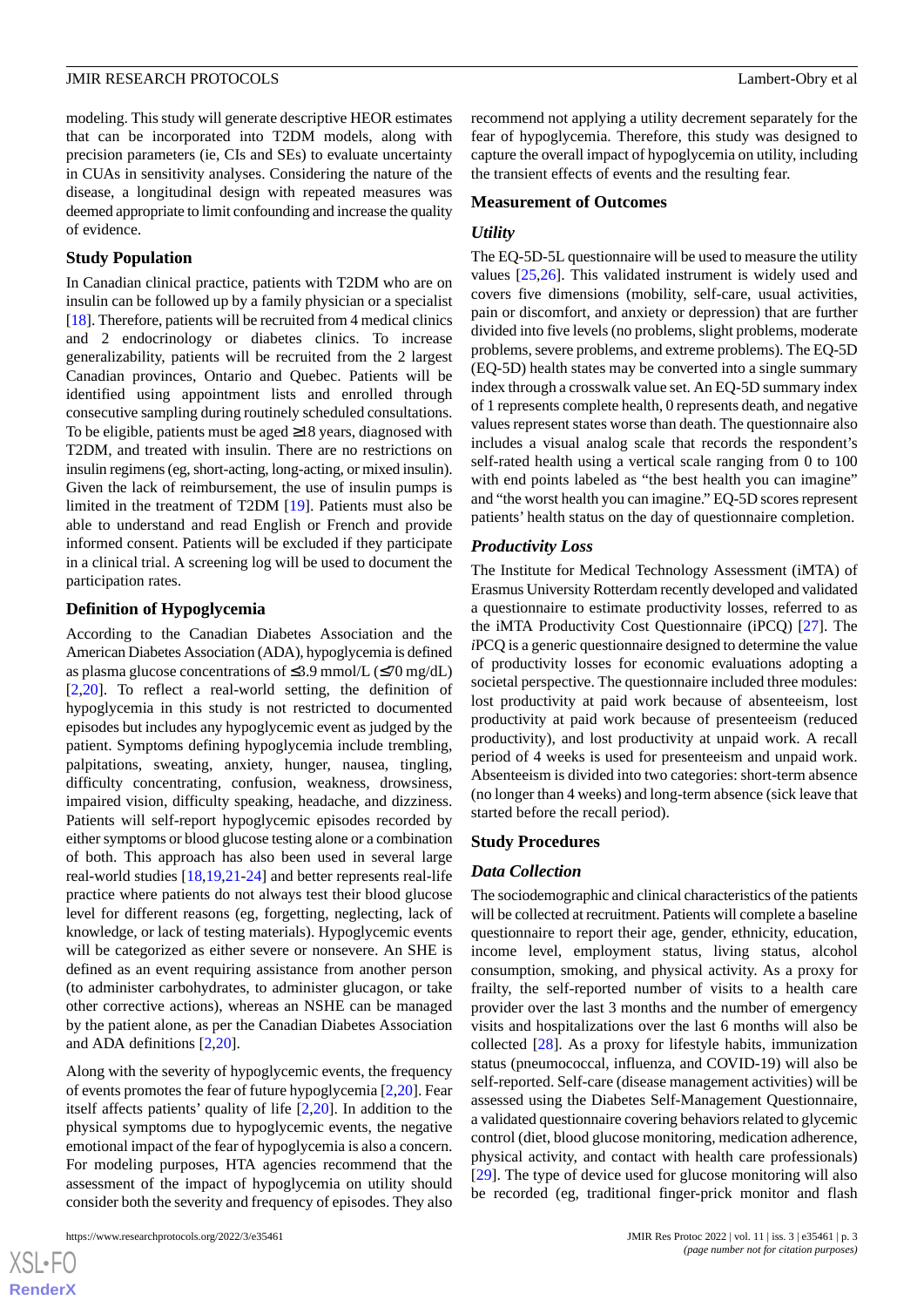glucose monitoring device). It should be noted that continuous glucose monitoring systems are not reimbursed in T2DM, thereby limiting their use. To describe the history of hypoglycemia, patients will also be asked if they have experienced NSHEs and SHEs over the last 3 months and the last year, respectively. The duration of diabetes, glycated hemoglobin (Hb $A_{1c}$ ), BMI, therapy, duration of insulin, and vascular complications will be extracted from the patients' medical records.

#### *Assessments and Study Calendar*

<span id="page-3-0"></span>Patients will complete a self-assessment questionnaire (SAQ) at 4, 8, and 12 weeks to report the number of NSHEs and SHEs experienced in the last 28 days. Patients will also be provided with a diary to prospectively record hypoglycemic events. Both the SAQ and the diary will be used to estimate the number of hypoglycemic events. The EQ-5D and *i*PCQ will also be completed at 4, 8, and 12 weeks. The study calendar is shown in [Figure 1](#page-3-0). The questionnaires will be completed electronically via a web-based platform. To ensure that patients complete their questionnaires in a timely manner, reminders will be sent to them via email. Paper-based questionnaires can be provided to participants who do not have access to or are less familiar with using the internet (phone call reminders).

**Figure 1.** Study calendar. iPCQ: institute for Medical Technology Assessment Productivity Cost Questionnaire; SAQ: self-assessment questionnaire.



#### **Ethical Considerations**

This study will be conducted in accordance with the Declaration of Helsinki [[30\]](#page-8-9). Approval will be taken from an independent review board before the initiation of the study, and each patient will have to provide written informed consent. After receiving independent review board approval, the protocol will be registered on ClinicalTrials.gov. All study documents, including validated versions of questionnaires, will be made available to participants in English or French, according to their preferences. The patients will not incur any costs for volunteering to participate in this study. Patients will receive a compensation of CAD \$20 (US \$15.75) for their participation after completion of each questionnaire.

#### **Statistical Analysis**

#### *Presentation of Results*

Data will be screened for accuracy, and questionnaires completed in paper format (if any) will entail double data entry to minimize transcription errors. Baseline characteristics of all patients participating in the study will be presented. Categorical variables will be summarized as frequencies (number and proportion), and descriptive statistics (mean and SD) will be provided for continuous variables. Hypoglycemia will be measured as hypoglycemic events and treated as a continuous variable, as recommended by HTA agencies for economic modeling of T2DM [[6,](#page-7-5)[7](#page-7-6)]. If hypoglycemic events are reported at a higher rate in the patient's diary than in the SAQ, diary values will be used to calculate the number of events, and SAQ values will be used in the sensitivity analysis. For the EQ-5D-5L, questionnaire scores will be calculated according

[XSL](http://www.w3.org/Style/XSL)•FO **[RenderX](http://www.renderx.com/)**

to the EuroQoL scoring manual [\[31](#page-8-10)] using the Canadian crosswalk value set [[32\]](#page-8-11). For the *i*PCQ, productivity losses will be calculated for each module (absenteeism, presenteeism, and unpaid work) using the iMTA scoring manual [[33\]](#page-8-12) and summed up to a total number.

#### *Independent Impact of Hypoglycemia*

Generalized estimating equation (GEE) models will be used to investigate productivity losses and utility decrements associated with incident hypoglycemic events while controlling for individual patient characteristics. For utility, two separate models will be presented: one for the EQ-5D index and one for the visual analogue scale. For productivity losses, one main analysis will be presented for the total number, and separate models for each module will be presented as a complementary analysis. The potential model-confounding covariates are presented in Table S1 in [Multimedia Appendix 1](#page-7-17). Independent variables were identified based on existing literature and previous work from the Alliance for Canadian Health Outcomes Research in Diabetes [[34\]](#page-8-13). Diabetes complications (micro- and macrovascular) to be included in the models are those preconized by HTA agencies for CUAs in T2DM [[4](#page-7-3)[,6](#page-7-5)[,7\]](#page-7-6). On the basis of the current reference study for hypoglycemic utility values [[5\]](#page-7-4), the number of hypoglycemic episodes will be log-transformed to facilitate model fitting. The original scale will be tested using sensitivity analyses. Moreover, transformations of continuous independent variables will also be tested in the sensitivity analyses (Table S1 in [Multimedia](#page-7-17) [Appendix 1\)](#page-7-17). The presence of multicollinearity will be tested, where important collinearity will be defined as a variance inflation factor of >10. Owing to the short duration of the study, all covariates, except hypoglycemia, will be considered time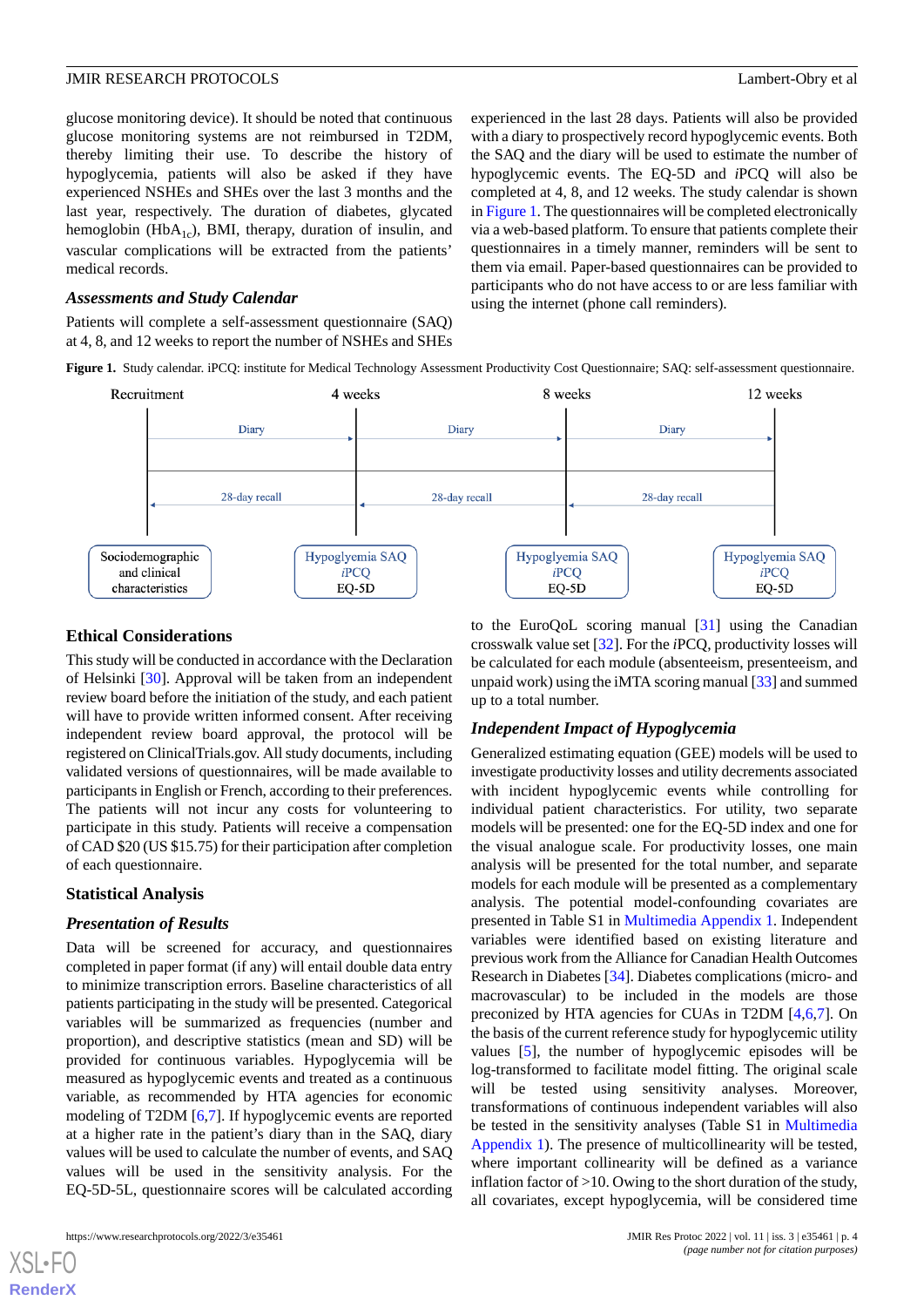invariant for model simplicity. If vascular complications occur during the study period (incident cases), a history of macrovascular and microvascular complications will be treated as a time-varying covariate. The main models will not include interaction terms, as large-scale studies evaluating the impact of diabetes complications on utility have not demonstrated any interaction between vascular events and event history and among the different vascular events [\[35](#page-8-14)-[37\]](#page-8-15). A sensitivity analysis will be performed to test for the interaction between hypoglycemic events and determinants, namely, a history of hypoglycemia and diabetes complications.

Distributions of outcomes will be examined considering the expected nature of productivity data (right-skewed and excess zeros) and utility data (left-skewed, censored, and ceiling effect). Although utility is commonly left-skewed, the distribution of utility scores may vary greatly between health conditions depending on the severity. Left skewness is more common when the studied condition is associated with mild symptoms, whereas severe health states may even lead to negative values representing conditions worse than death [[38\]](#page-8-16). One major advantage of the GEE is the avoidance of distributional assumptions, where several distributions can be tested. Several large-scale longitudinal studies evaluating the impact of diabetes complications on utility, including the landmark United Kingdom Prospective Diabetes Study, used models fitted under a linear framework [[35](#page-8-14)[-37](#page-8-15)]. Common alternatives to the Gaussian distribution with identity link function include the Gaussian distribution with log link, negative binomial distribution with log link, gamma distribution with identity link, and gamma distribution with log link. The gamma distribution requires nonzero positive continuous data; thus, utility must be transposed into disutility (1−utility value). A beta binomial distribution can also be used with a transformation (linear transformation or rescaling) to fit the restrictive open interval  $(0,1)$ , which excludes the end points 0 and 1 [[39\]](#page-8-17). For the use of health care resources, nonlinear options mostly include negative binomial distribution (for resource use) and gamma and inverse-Gaussian distribution with log link function (for costs). Raw outcome data will be explored, where distributions will be depicted using histograms and normal probability plots. The selection of the model will be based on predictive performance and goodness of fit, with the lowest values for the root mean square error and the mean absolute error and the highest values for pseudo-*R* 2 . Moreover, the model performance will also be calculated using the quasi-likelihood under the independence model criterion (QIC), where the lowest values are the best. QIC and QIC*u* will be used for correlation structure selection and variable selection, respectively. As no distributional assumptions about the response variable are made, the regression parameters cannot be estimated using the maximum likelihood method. Thus, quasi-likelihood statistics will be used (pseudo- $R^2$ , QIC, and QICu) instead of the well-known likelihood statistics (*R* 2 , Akaike information criterion, and Bayesian information criterion) [[40\]](#page-9-0). Different variance-covariance structures are available to fit the relationship between responses. In health economics, common choices include exchangeable correlation structure (observations from the same cluster are equally correlated), autoregressive

 $XSJ \cdot F$ **[RenderX](http://www.renderx.com/)** (correlation decreases with time), and unstructured (different and complex correlations). According to the Good Research Practices for Retrospective Database Analysis Task Force recommendations by the International Society for Pharmacoeconomics and Outcomes Research, if results are similar with different matrices, an exchangeable matrix will be used [[41\]](#page-9-1). Regression diagnostics will be performed to explore the presence of influential observations and outliers (Cook distance and residual plots). Exclusion of extreme values will be tested in sensitivity analysis. All results will be expressed as coefficients, SEs, 95% CIs, and associated *P* values (2-sided tests at the .05 significance level). Full regression models and adjusted effects will be presented. All statistical analyses will be performed using R (R Foundation for Statistical Computing) [[42\]](#page-9-2).

#### *Sample Size*

As per good research practices, the sample sizes for utility estimates should be based on precision rather than hypothesis testing [[38,](#page-8-16)[43](#page-9-3)]. Indeed, there is no consensus on the use of minimally important differences in EQ-5D measures for statistical power calculations [[31,](#page-8-10)[44](#page-9-4)]. Therefore, the sample size was determined to ensure reasonable variability around the utility value for SHEs (which also ensures precision for NSHEs as the incidence is significantly higher). However, no value for the expected SD was found in the literature for performing a reliable precision-based sample size calculation. A literature review was performed to identify studies that estimated utility values for hypoglycemia. However, it is often difficult to find an expected SD for utility values because they are sensitive to the type of instrument, country, precise definition of outcome, or timeframe. Furthermore, most studies did not provide uncertainty values around the estimates. As discussed by Beaudet et al [\[4](#page-7-3)], utility values for hypoglycemia are limited and CIs are scarce.

Therefore, the required sample size was determined based on the study by Currie et al [\[5](#page-7-4)], which is used as a reference for hypoglycemic utility values by CADTH and NICE [\[6](#page-7-5),[7\]](#page-7-6). Currie et al [\[5](#page-7-4)] obtained utility estimates from 68 patients who experienced at least one SHE over a 3-month period. According to Canadian real-world studies, the 3-month incidence of SHEs among insulin-treated patients with T2DM was approximately 17% [[18](#page-7-16)[,19](#page-8-0),[45\]](#page-9-5). With a 3-month incidence rate of 17%, 400 patients will have to be recruited to ensure that 68 patients experience at least one SHE during the study follow-up. To account for attrition, the sample size will be increased by 20% for a target number of 500 enrolled patients. It is assumed that this sample size will also ensure the precision of the productivity estimates.

#### *Missing Data*

Missing data will be defined according to outcome-specific guidelines, and a descriptive analysis will be conducted. According to the EQ-5D guidelines, situations that should be treated as missing data include not only unit nonresponse (no completion of questionnaire) but also item nonresponse (incomplete questionnaire) and ambiguous values (eg, 2 boxes are ticked for a single dimension). When completing the *i*PCQ, some questions can be skipped if they are not applicable (eg,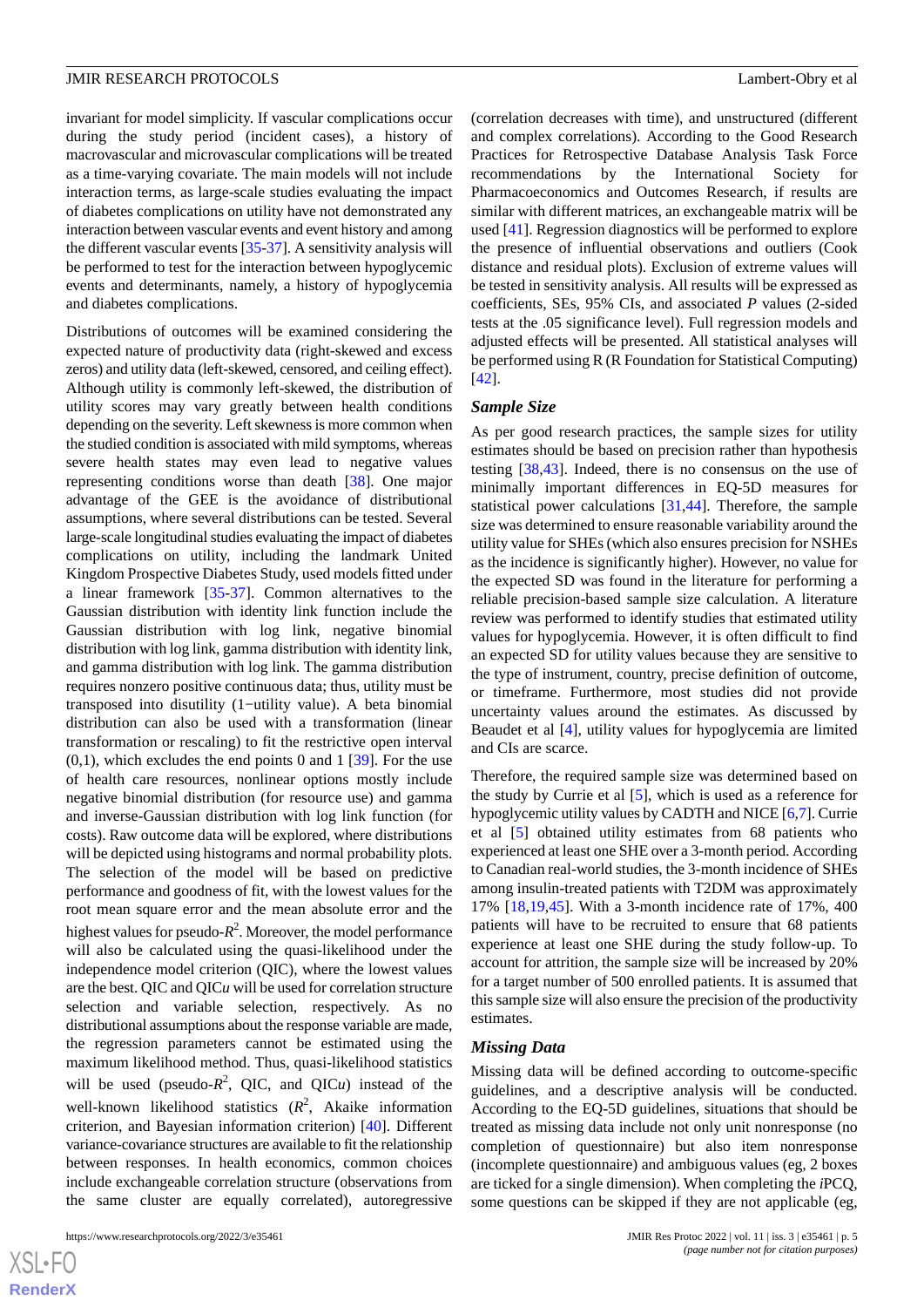when the patient is not employed). If the questions necessary to score a module are incomplete, the module is defined as missing.

If ≤5% of the data are missing and there is no significant difference between completers and noncompleters, missing data will be assumed to be missing completely at random (MCAR). Under the MCAR assumption, the available case analysis performed with a GEE model yields valid estimates [[40](#page-9-0)[,46](#page-9-6)-[48\]](#page-9-7). If >5% of the data are missing, the missing data pattern will be categorized as monotonic (ie, no return after dropout) or nonmonotonic (ie, intermittent missing data). Moreover, the mechanism by which data are missing will be investigated by examining which baseline covariates and previous measurements predict the missingness of a given outcome. On the basis of the results of the regression analysis, a specific variable will be determined to be a predictor of missingness based on statistical significance and clinical plausibility [\[49](#page-9-8)]. In the presence of predictors of missingness, data will be considered as not MCAR, which may bias the GEE estimates. This would lead to the use of the weighted generalized estimating equation (WGEE), a recently published extension of the GEE that incorporates an inverse probability weight matrix [[50\]](#page-9-9). WGEE is a valid approach for dropout missingness (monotonic missing pattern), which is the typically observed pattern in longitudinal HEOR studies [[51\]](#page-9-10). In addition, HEOR outcomes are most commonly missing as unit nonresponses (no completion of questionnaire) rather than item nonresponses (incomplete questionnaire) [[49](#page-9-8)[,51](#page-9-10)]. Therefore, the overall questionnaire scores (eg, EQ-5D index score) will be used for missing data analysis. If the use of the WGEE is required, a sensitivity analysis will be conducted to compare the WGEE results with the GEE estimates for the available case analysis.

#### *Unmeasured Confounding*

The presence of an unknown, unmeasured confounder will be explored using *E* values, which is a new standardized approach for sensitivity analysis [\[52](#page-9-11),[53\]](#page-9-12). For effect estimates, the *E* value is the minimum strength of association on the risk ratio scale that an unmeasured confounder would need to have with both the exposure and outcome, above and beyond the measured covariates, to fully explain the observed association of exposure with the outcome. For the 95% CI limit, the *E* value denotes the minimum strength of association on the risk ratio scale that an unmeasured confounder would need to have with both the exposure and the outcome, above and beyond the measured covariates, to shift the CI to include the null value. This sensitivity analysis will assess the robustness of the associations to unmeasured confounding.

# *Results*

 $XSI - F($ **[RenderX](http://www.renderx.com/)**

This study is designed to fill a gap in Canadian evidence on the impact of hypoglycemia on HEOR outcomes. More specifically, it will generate productivity and utility inputs for economic modeling of T2DM. Insulin therapy is expensive, and hypoglycemia is a significant component of economic evaluation. Robust HEOR data may help HTA agencies in future reimbursement decision-making.

# *Discussion*

#### **Strengths and Limitations**

Insulin-induced hypoglycemia is a burden to patients with diabetes, and this study will collect HEOR estimates reflecting how SHEs and NSHEs negatively affect patients' productivity and utility. To our knowledge, this would be the first Canadian real-world study to attempt to longitudinally measure the impact of hypoglycemia on utility and productivity loss, including absenteeism, presenteeism, and unpaid work, in insulin-treated patients with T2DM. In this study, hypoglycemia will be categorized into SHEs and NSHEs without further subgrouping by severity (eg, mild or moderate) or time of occurrence (daytime or nocturnal). This classification is preconized by HTA agencies for CUAs in T2DM [\[6](#page-7-5),[7\]](#page-7-6). Subjective measurement of hypoglycemia may overestimate the number of episodes, which may underestimate the outcome values by event (conservative approach). In addition, the recently published guidelines by the International Hypoglycaemia Study Group recommend that the hypoglycemia threshold be lowered to  $\langle 3.0 \text{ mmol/L } \langle \langle 54 \rangle$ mg/dL) in clinical trials [[54\]](#page-9-13). This threshold was suggested because it is sufficiently low to indicate serious, clinically important hypoglycemia and because this level does not occur under physiological conditions in individuals who do not have diabetes. A joint position statement by the ADA and the European Association for the Study of Diabetes was subsequently published, which indicated that the glucose level should be lowered for clinical trials [[54\]](#page-9-13). The use of the official definition of hypoglycemia (≤3.9 mmol/L) instead of a lower threshold might lead to overreporting of nonclinically serious events. Nevertheless, this approach is also conservative as it underestimates the outcome values by event. Defining hypoglycemia based on symptoms or blood glucose measurements is considered a reliable method that best reflects real-world practice [[18,](#page-7-16)[19\]](#page-8-0). The frequency of assessments (recall period) was based on previous Canadian studies [[18,](#page-7-16)[19](#page-8-0)]. The use of diary records (if higher than the number reported in the questionnaire) can compensate for potential recall bias and is a conservative approach as it would decrease the outcome values by event. Considering that longitudinal studies usually have a minimum of 3 measurements and that the frequency of assessments is 4 weeks, the duration of the study is therefore 3 months.

The outcomes will be measured using validated questionnaires. Although several instruments are available to estimate productivity losses, there is no gold standard [\[55](#page-9-14)]. In addition, HTA agencies make different recommendations regarding types of productivity losses (absenteeism, presenteeism, and unpaid work) to include in economic evaluations and methods for valuation or monetization (human capital approach and friction approach) [[33\]](#page-8-12). Therefore, productivity losses will be presented as total and type-specific raw scores (number of hours per day) and will not be transposed into monetary value. This approach provides flexibility and allows future economic evaluations to be fit for specific purposes. The *i*PCQ scoring manual presents different valuation methods depending on various scenarios (eg, presence of long-term absences and frequency of measurements) and is fully adaptable to different HTA requirements [\[33](#page-8-12)]. It is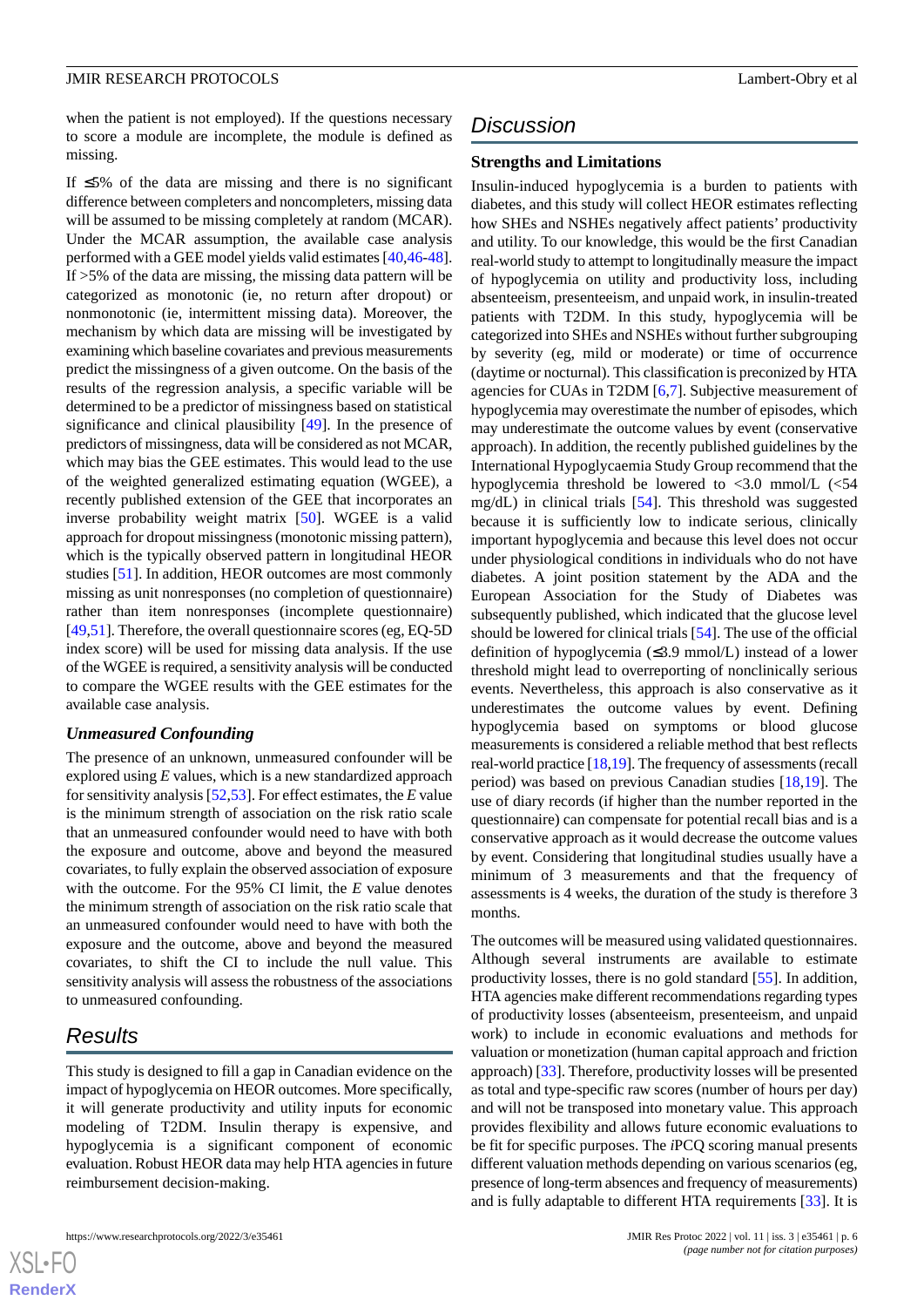recommended that the choice of a work productivity instrument for economic evaluations should be based on purpose, perspective, practicality, population, and psychometrics (5 *P*s) [[55\]](#page-9-14). The *i*PCQ meets the 5 *P*s criteria as it is a validated generic instrument that allows monetization, captures all types of productivity losses, and minimizes the burden to patients (has short completion time and is easy to understand). Owing to its recent development, the use of the *i*PCQ is less extended than older questionnaires, which comes with the advantage that questions are optimized based on 3 previously validated instruments [\[33](#page-8-12)]. Moreover, this promising instrument has a recall period of 4 weeks, which matches measurements of hypoglycemia while limiting recall bias. Although there is no gold standard, the Work Productivity and Activity Impairment Questionnaire is the most widely used instrument to assess productivity losses [[56\]](#page-9-15). Similar to the *i*PCQ, the Work Productivity and Activity Impairment Questionnaire covers absenteeism, presenteeism, and unpaid work, but over a shorter period. As the recall period is only 7 days, it may not capture all productivity losses due to hypoglycemia if events occur outside of the recall period. Regarding utility, the use of generic preference-based instruments is recommended, among which the EQ-5D is the most extensively used [\[57](#page-9-16)]. The EQ-5D asks patients how they feel on that day without any recall period. Therefore, for complications associated with transient effects only (eg, diarrhea), utility should be measured simultaneously (ie, on the same day). When acute events are followed by persistent fear and anxiety (eg, stroke), different measurement timings can be used. If the utility is measured shortly after the event, the punctual effect of the complication will be captured. If utility is not measured concurrently, then a general effect will be captured. For economic modeling of T2DM, utility values recommended by HTA agencies were all sourced from studies designed to capture the general impact of diabetic complications, including hypoglycemia [[6,](#page-7-5)[7](#page-7-6)]. In a reference study by Currie et al [\[5](#page-7-4)], the EQ-5D captured decrements in utility due to hypoglycemic events that occurred over the last 3 months. Furthermore, in several randomized controlled trials, the impact of SHEs on utility was measured for up to 1 year after the event [[36](#page-8-18)[,58](#page-9-17),[59\]](#page-9-18). A limitation of this approach is the underestimation of acute physical effects related to the event. Indeed, the current design may capture the psychological effects of hypoglycemia more accurately. Nevertheless, this study will estimate the overall impact of this treatment-related adverse effect on utility, providing relevant inputs for T2DM economic modeling.

Confounding is a concern in observational research [\[28](#page-8-7)]. Before implementing this study, independent variables were thoroughly identified, and each known variable will be measured to limit confounding. To reflect real-world practice, independent variables that will be extracted from patients'medical files will represent the last available value, which may not reflect the current unknown value. Moreover, some independent variables will be self-reported, potentially leading to residual confounding. Nevertheless, there are no unmeasured known confounders, and the potential impact of an unmeasured unknown confounder will be tested using  $E$  values  $[52,53]$  $[52,53]$  $[52,53]$ . There is evidence that a cross-sectional design may overestimate the impact of T2DM complications on utility because of the underlying heterogeneity

across patients [\[37](#page-8-15)]. Therefore, a longitudinal design with time-varying exposure will help protect against time-invariant confounding (natural heterogeneity) [[40](#page-9-0)[,46](#page-9-6)-[48\]](#page-9-7). A GEE model will be used to account for the correlation associated with repeated measures from the same individual. Although mixed models provide a flexible framework compared with the GEE model, they require a large sample size and may be computationally demanding. Therefore, the simpler GEE method will be used to deal with this noncomplex data set (no large-scale data analysis, single level of clustering, and absence of nonstochastic time-varying covariates, eg, time from baseline). In addition, it is acknowledged that a GEE model is comparable with a random intercept model for continuous outcomes. A drawback of the GEE model is the assumption that the data are MCAR [[40,](#page-9-0)[46](#page-9-6)[-48](#page-9-7)]. Therefore, if the data are not MCAR, the WGEE will be used to ensure the robustness of the estimates [[50\]](#page-9-9). Furthermore, reminders and incentives should help to minimize the rate of missing data.

Patients will be recruited from several regions throughout Quebec and Ontario, Canada, to increase the external validity of the results. However, recruitment sites will be limited to urban areas and may not be representative of rural areas. The real-world design and broad eligibility criteria will ensure that the HEOR estimates are generalizable to a target population for future reimbursement purposes. It is assumed that recruitment through clinical sites only will not affect the representativeness of the sample as patients with diabetes have regular follow-ups with their health care providers, thereby capturing most eligible patients and not only patients in worse condition. Furthermore, enrolling patients from both medical and diabetes clinics will be representative of the target population. Although probability sampling is the gold standard for ensuring sample representativeness, it is often not feasible in Canada because many jurisdictions lack electronic patient databases, particularly family practice. Yet, systematic participant recruitment as consecutive sampling using appointment lists also helps minimize selection bias (including oversampling). Participation rates will be recorded to document the risk of selection bias. It should be noted that the COVID-19 pandemic may affect patient productivity and utility. However, given the use of the GEE model to estimate the independent impact of hypoglycemia on the HEOR estimates, the results are expected to be valid and generalizable.

#### **Conclusions**

Robust evidence on the productivity and utility of insulin-induced hypoglycemia is lacking in Canada. Currently, available data on productivity loss have not been estimated using a validated questionnaire, thereby increasing the risk of bias [[3](#page-7-2)[,8](#page-7-7),[9\]](#page-7-8). A systematic review published in 2021 identified 42 unique instruments for measuring productivity, and the authors recommended the iPCQ for use in economic evaluations [[60\]](#page-9-19). As for the current evidence on utility decrement due to hypoglycemia, Canadian data are limited to vignette studies (ie, bespoke descriptions of impaired health states), which are not the preferred source of utility owing to their inherent drawbacks [[10](#page-7-9)[-12](#page-7-11)]. This study will generate high-quality HEOR estimates for future economic modeling of T2DM.



 $XS$  • FC **[RenderX](http://www.renderx.com/)**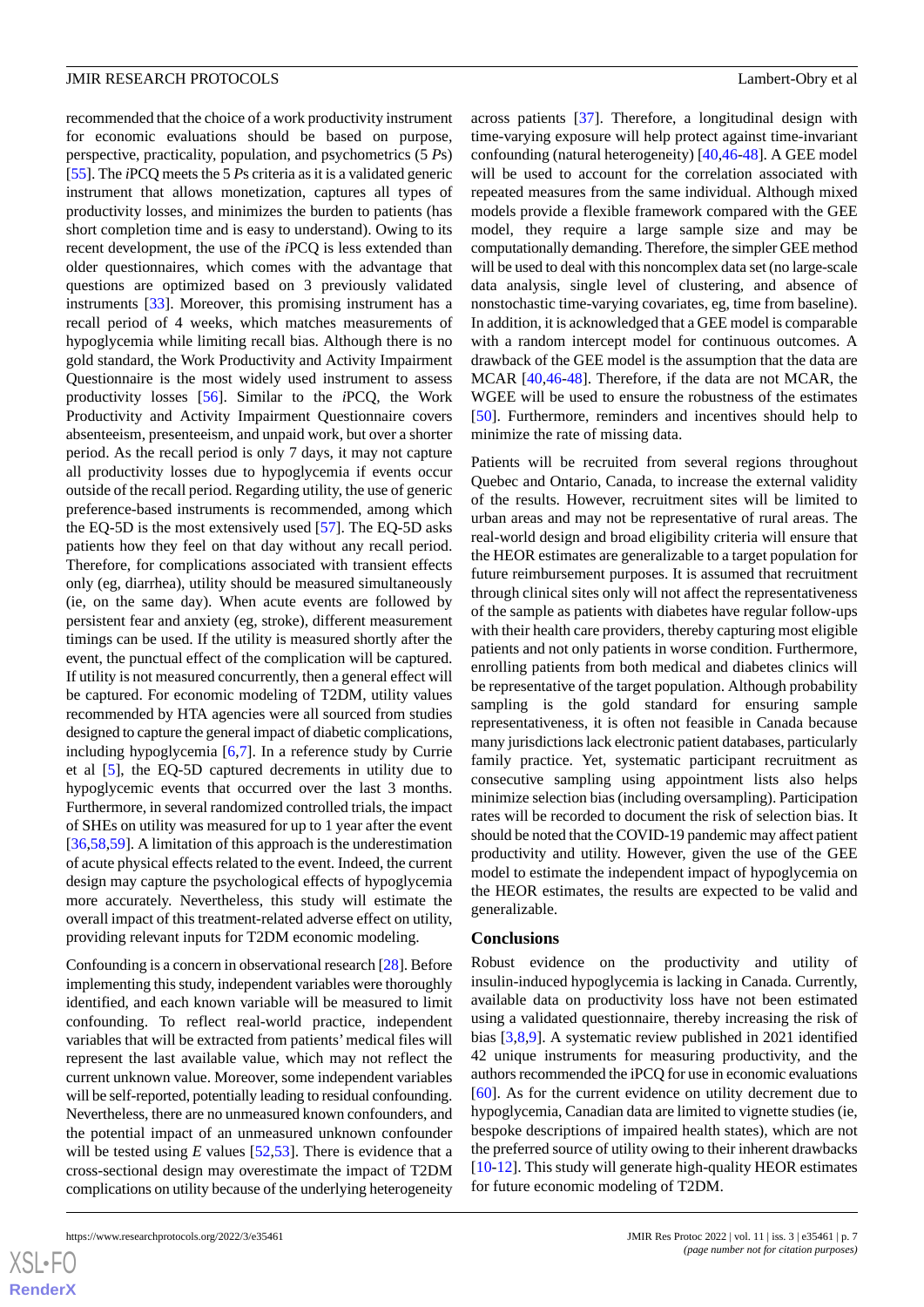# **Conflicts of Interest**

None declared.

# <span id="page-7-17"></span>**Multimedia Appendix 1**

Potential independent variables for the generalized estimating equations models. [[DOCX File , 18 KB](https://jmir.org/api/download?alt_name=resprot_v11i3e35461_app1.docx&filename=823083fa774692d70194d3c99dc46cff.docx)-[Multimedia Appendix 1\]](https://jmir.org/api/download?alt_name=resprot_v11i3e35461_app1.docx&filename=823083fa774692d70194d3c99dc46cff.docx)

#### <span id="page-7-0"></span>**References**

- <span id="page-7-1"></span>1. Diabetes Canada Clinical Practice Guidelines Expert Committee, Lipscombe L, Butalia S, Dasgupta K, Eurich DT, MacCallum L, et al. Pharmacologic glycemic management of type 2 diabetes in adults: 2020 update. Can J Diabetes 2020 Oct;44(7):575-591. [doi: [10.1016/j.jcjd.2020.08.001\]](http://dx.doi.org/10.1016/j.jcjd.2020.08.001) [Medline: [32972640\]](http://www.ncbi.nlm.nih.gov/entrez/query.fcgi?cmd=Retrieve&db=PubMed&list_uids=32972640&dopt=Abstract)
- <span id="page-7-2"></span>2. Diabetes Canada Clinical Practice Guidelines Expert Committee, Yale JF, Paty B, Senior PA. Hypoglycemia. Can J Diabetes 2018 Apr;42 Suppl 1:104-108. [doi: [10.1016/j.jcjd.2017.10.010](http://dx.doi.org/10.1016/j.jcjd.2017.10.010)] [Medline: [29650081](http://www.ncbi.nlm.nih.gov/entrez/query.fcgi?cmd=Retrieve&db=PubMed&list_uids=29650081&dopt=Abstract)]
- <span id="page-7-3"></span>3. O'Reilly DJ, Burke N, Tarride J, Hahn J, Nurkanovic L. Direct health-care costs and productivity costs associated with hypoglycemia in adults with type 1 and type 2 diabetes mellitus that participated in the Canadian hypoglycemia assessment tool program. Can J Diabetes 2018 Dec;42(6):659-663. [doi: [10.1016/j.jcjd.2018.01.010\]](http://dx.doi.org/10.1016/j.jcjd.2018.01.010) [Medline: [29885881](http://www.ncbi.nlm.nih.gov/entrez/query.fcgi?cmd=Retrieve&db=PubMed&list_uids=29885881&dopt=Abstract)]
- <span id="page-7-4"></span>4. Beaudet A, Clegg J, Thuresson P, Lloyd A, McEwan P. Review of utility values for economic modeling in type 2 diabetes. Value Health 2014 Jun;17(4):462-470 [[FREE Full text](https://linkinghub.elsevier.com/retrieve/pii/S1098-3015(14)00054-0)] [doi: [10.1016/j.jval.2014.03.003](http://dx.doi.org/10.1016/j.jval.2014.03.003)] [Medline: [24969008\]](http://www.ncbi.nlm.nih.gov/entrez/query.fcgi?cmd=Retrieve&db=PubMed&list_uids=24969008&dopt=Abstract)
- <span id="page-7-5"></span>5. Currie CJ, Morgan CL, Poole CD, Sharplin P, Lammert M, McEwan P. Multivariate models of health-related utility and the fear of hypoglycaemia in people with diabetes. Curr Med Res Opin 2006 Jun 28;22(8):1523-1534. [doi: [10.1185/030079906x115757\]](http://dx.doi.org/10.1185/030079906x115757)
- <span id="page-7-6"></span>6. New drugs for type 2 diabetes: second-line therapy science report. Canadian Agency for Drugs and Technologies in Health (CADTH). 2017. URL:<https://www.cadth.ca/dv/new-drugs-type-2-diabetes-second-line-therapy-recommendations-report> [accessed 2021-09-14]
- <span id="page-7-8"></span><span id="page-7-7"></span>7. Type 2 diabetes in adults: management. Appendix F: Full Health Economics Report. National Institute for Health and Care Excellence (NICE). 2015. URL:<https://www.nice.org.uk/guidance/ng28> [accessed 2021-09-14]
- 8. Leiter LA, Yale JF, Chiasson JL, Harris S, Kleinstiver P, Sauriol L. Assessment of the impact of fear of hypoglycemic episodes on glycemic and hypoglycemia management. Can J Diabetes 2005;29:186-192 [\[FREE Full text\]](https://www.researchgate.net/publication/313224011_Assessment_of_the_impact_of_fear_of_hypoglycemic_episodes_on_glycemic_and_hypoglycemic_management)
- <span id="page-7-9"></span>9. Brod M, Wolden M, Groleau D, Bushnell DM. Understanding the economic, daily functioning, and diabetes management burden of non-severe nocturnal hypoglycemic events in Canada: differences between type 1 and type 2. J Med Econ 2014 Jan 12;17(1):11-20 [[FREE Full text](https://www.tandfonline.com/doi/full/10.3111/13696998.2013.857676)] [doi: [10.3111/13696998.2013.857676\]](http://dx.doi.org/10.3111/13696998.2013.857676) [Medline: [24199622](http://www.ncbi.nlm.nih.gov/entrez/query.fcgi?cmd=Retrieve&db=PubMed&list_uids=24199622&dopt=Abstract)]
- <span id="page-7-10"></span>10. Levy AR, Christensen TL, Johnson JA. Utility values for symptomatic non-severe hypoglycaemia elicited from persons with and without diabetes in Canada and the United Kingdom. Health Qual Life Outcomes 2008 Sep 29;6(1):73 [\[FREE](https://hqlo.biomedcentral.com/articles/10.1186/1477-7525-6-73) [Full text\]](https://hqlo.biomedcentral.com/articles/10.1186/1477-7525-6-73) [doi: [10.1186/1477-7525-6-73\]](http://dx.doi.org/10.1186/1477-7525-6-73) [Medline: [18823555](http://www.ncbi.nlm.nih.gov/entrez/query.fcgi?cmd=Retrieve&db=PubMed&list_uids=18823555&dopt=Abstract)]
- <span id="page-7-12"></span><span id="page-7-11"></span>11. Evans M, Khunti K, Mamdani M, Galbo-Jørgensen C, Gundgaard J, Bøgelund M, et al. Health-related quality of life associated with daytime and nocturnal hypoglycaemic events: a time trade-off survey in five countries. Health Qual Life Outcomes 2013 Jun 03;11(1):90 [[FREE Full text\]](https://hqlo.biomedcentral.com/articles/10.1186/1477-7525-11-90) [doi: [10.1186/1477-7525-11-90](http://dx.doi.org/10.1186/1477-7525-11-90)] [Medline: [23731777](http://www.ncbi.nlm.nih.gov/entrez/query.fcgi?cmd=Retrieve&db=PubMed&list_uids=23731777&dopt=Abstract)]
- <span id="page-7-13"></span>12. Harris S, Mamdani M, Galbo-Jørgensen CB, Bøgelund M, Gundgaard J, Groleau D. The effect of hypoglycemia on health-related quality of life: Canadian results from a multinational time trade-off survey. Can J Diabetes 2014 Feb;38(1):45-52 [[FREE Full text](https://linkinghub.elsevier.com/retrieve/pii/S1499-2671(13)01254-9)] [doi: [10.1016/j.jcjd.2013.09.001\]](http://dx.doi.org/10.1016/j.jcjd.2013.09.001) [Medline: [24485213](http://www.ncbi.nlm.nih.gov/entrez/query.fcgi?cmd=Retrieve&db=PubMed&list_uids=24485213&dopt=Abstract)]
- <span id="page-7-14"></span>13. Al Sayah F, Yeung RO, Johnson JA. Association of depressive symptoms and diabetes distress with severe hypoglycemia in adults with type 2 diabetes. Can J Diabetes 2019 Jul;43(5):316-321. [doi: [10.1016/j.jcjd.2018.11.002\]](http://dx.doi.org/10.1016/j.jcjd.2018.11.002) [Medline: [30578165\]](http://www.ncbi.nlm.nih.gov/entrez/query.fcgi?cmd=Retrieve&db=PubMed&list_uids=30578165&dopt=Abstract)
- 14. Basu S, Yudkin JS, Kehlenbrink S, Davies JI, Wild SH, Lipska KJ, et al. Estimation of global insulin use for type 2 diabetes, 2018–30: a microsimulation analysis. Lancet Diabetes Endocrinol 2019 Jan;7(1):25-33. [doi: [10.1016/s2213-8587\(18\)30303-6\]](http://dx.doi.org/10.1016/s2213-8587(18)30303-6)
- <span id="page-7-15"></span>15. Pharmacoeconomic review report - Insulin degludec and liraglutide injection (Xultophy). Canadian Agency for Drugs and Technologies in Health (CADTH). 2019. URL: [https://www.cadth.ca/sites/default/files/cdr/pharmacoeconomic/](https://www.cadth.ca/sites/default/files/cdr/pharmacoeconomic/sr0599-xultophy-pharmacoeconomic-review-report.pdf) [sr0599-xultophy-pharmacoeconomic-review-report.pdf](https://www.cadth.ca/sites/default/files/cdr/pharmacoeconomic/sr0599-xultophy-pharmacoeconomic-review-report.pdf) [accessed 2021-09-14]
- <span id="page-7-16"></span>16. Pharmacoeconomic review report - Insulin glargine + lixisenatide (Soliqua). Canadian Agency for Drugs and Technologies in Health (CADTH). 2019. URL: [https://www.cadth.ca/sites/default/files/cdr/pharmacoeconomic/](https://www.cadth.ca/sites/default/files/cdr/pharmacoeconomic/sr0564-soliqua-pharmacoeconomic-report.pdf) [sr0564-soliqua-pharmacoeconomic-report.pdf](https://www.cadth.ca/sites/default/files/cdr/pharmacoeconomic/sr0564-soliqua-pharmacoeconomic-report.pdf) [accessed 2021-09-14]
- 17. Pharmacoeconomic review report Insulin degludec (Tresiba). Canadian Agency for Drugs and Technologies in Health (CADTH). 2017. URL: [https://www.cadth.ca/sites/default/files/cdr/pharmacoeconomic/SR0521\\_Tresiba\\_PE\\_Report.pdf](https://www.cadth.ca/sites/default/files/cdr/pharmacoeconomic/SR0521_Tresiba_PE_Report.pdf) [accessed 2021-09-14]
- 18. Ratzki-Leewing A, Harris SB, Mequanint S, Reichert SM, Belle Brown J, Black JE, et al. Real-world crude incidence of hypoglycemia in adults with diabetes: results of the InHypo-DM Study, Canada. BMJ Open Diabetes Res Care 2018 Apr 24;6(1):e000503 [\[FREE Full text](https://drc.bmj.com/lookup/pmidlookup?view=long&pmid=29713480)] [doi: [10.1136/bmjdrc-2017-000503\]](http://dx.doi.org/10.1136/bmjdrc-2017-000503) [Medline: [29713480\]](http://www.ncbi.nlm.nih.gov/entrez/query.fcgi?cmd=Retrieve&db=PubMed&list_uids=29713480&dopt=Abstract)

[XSL](http://www.w3.org/Style/XSL)•FO **[RenderX](http://www.renderx.com/)**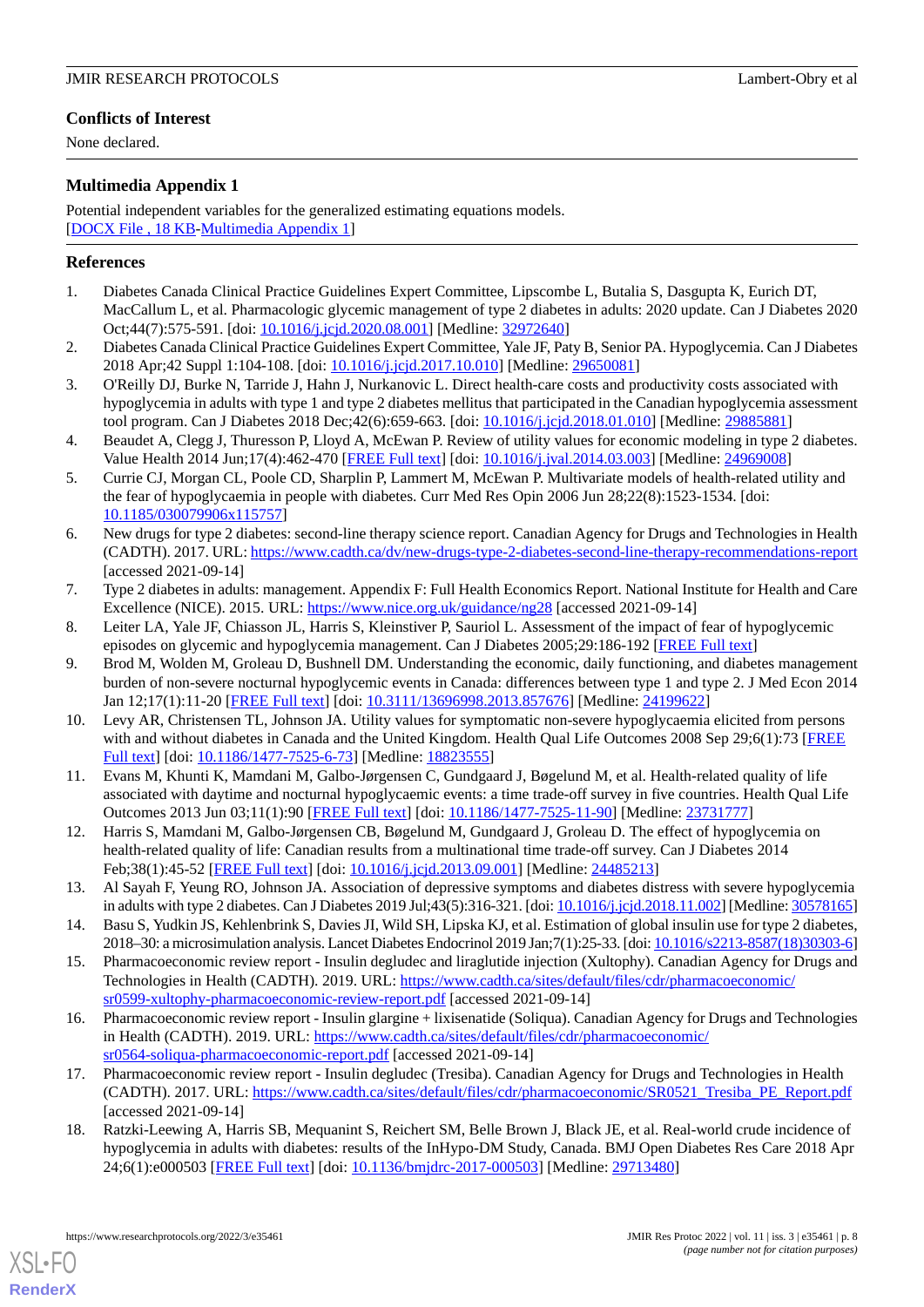- <span id="page-8-0"></span>19. Aronson R, Goldenberg R, Boras D, Skovgaard R, Bajaj H. The Canadian Hypoglycemia Assessment Tool Program: insights into rates and implications of hypoglycemia from an observational study. Can J Diabetes 2018 Feb;42(1):11-17 [[FREE Full text](https://linkinghub.elsevier.com/retrieve/pii/S1499-2671(16)30781-X)] [doi: [10.1016/j.jcjd.2017.01.007\]](http://dx.doi.org/10.1016/j.jcjd.2017.01.007) [Medline: [28528246](http://www.ncbi.nlm.nih.gov/entrez/query.fcgi?cmd=Retrieve&db=PubMed&list_uids=28528246&dopt=Abstract)]
- <span id="page-8-1"></span>20. Seaquist ER, Anderson J, Childs B, Cryer P, Dagogo-Jack S, Fish L, et al. Hypoglycemia and diabetes: a report of a workgroup of the American Diabetes Association and the Endocrine Society. Diabetes Care 2013 May 15;36(5):1384-1395 [[FREE Full text](http://europepmc.org/abstract/MED/23589542)] [doi: [10.2337/dc12-2480\]](http://dx.doi.org/10.2337/dc12-2480) [Medline: [23589542](http://www.ncbi.nlm.nih.gov/entrez/query.fcgi?cmd=Retrieve&db=PubMed&list_uids=23589542&dopt=Abstract)]
- <span id="page-8-2"></span>21. Bradley C, Eschwège E, de Pablos-Velasco P, Parhofer KG, Simon D, Vandenberghe H, et al. Predictors of quality of life and other patient-reported outcomes in the PANORAMA multinational study of people with type 2 diabetes. Diabetes Care 2018 Feb 28;41(2):267-276. [doi: [10.2337/dc16-2655\]](http://dx.doi.org/10.2337/dc16-2655) [Medline: [29183910](http://www.ncbi.nlm.nih.gov/entrez/query.fcgi?cmd=Retrieve&db=PubMed&list_uids=29183910&dopt=Abstract)]
- 22. Davis TM, Bruce DG, Curtis BH, Barraclough H, Davis WA. The relationship between intensification of blood glucose-lowering therapies, health status and quality of life in type 2 diabetes: The Fremantle Diabetes Study Phase II. Diabetes Res Clin Pract 2018 Aug;142:294-302. [doi: [10.1016/j.diabres.2018.05.047](http://dx.doi.org/10.1016/j.diabres.2018.05.047)] [Medline: [29879496](http://www.ncbi.nlm.nih.gov/entrez/query.fcgi?cmd=Retrieve&db=PubMed&list_uids=29879496&dopt=Abstract)]
- <span id="page-8-3"></span>23. Brod M, Rana A, Barnett AH. Impact of self-treated hypoglycaemia in type 2 diabetes: a multinational survey in patients and physicians. Curr Med Res Opin 2012 Dec 14;28(12):1947-1958. [doi: [10.1185/03007995.2012.743457\]](http://dx.doi.org/10.1185/03007995.2012.743457) [Medline: [23150950](http://www.ncbi.nlm.nih.gov/entrez/query.fcgi?cmd=Retrieve&db=PubMed&list_uids=23150950&dopt=Abstract)]
- <span id="page-8-4"></span>24. Östenson CG, Geelhoed-Duijvestijn P, Lahtela J, Weitgasser R, Jensen MM, Pedersen-Bjergaard U. Self-reported non-severe hypoglycaemic events in Europe. Diabet Med 2014 Jan 26;31(1):92-101 [[FREE Full text](https://doi.org/10.1111/dme.12261)] [doi: [10.1111/dme.12261](http://dx.doi.org/10.1111/dme.12261)] [Medline: [23796113](http://www.ncbi.nlm.nih.gov/entrez/query.fcgi?cmd=Retrieve&db=PubMed&list_uids=23796113&dopt=Abstract)]
- <span id="page-8-5"></span>25. EuroQol Group. EuroQol - a new facility for the measurement of health-related quality of life. Health Policy 1990 Dec;16(3):199-208. [doi: [10.1016/0168-8510\(90\)90421-9](http://dx.doi.org/10.1016/0168-8510(90)90421-9)]
- <span id="page-8-6"></span>26. Janssen MF, Pickard AS, Golicki D, Gudex C, Niewada M, Scalone L, et al. Measurement properties of the EQ-5D-5L compared to the EQ-5D-3L across eight patient groups: a multi-country study. Qual Life Res 2013 Sep 25;22(7):1717-1727 [[FREE Full text](http://europepmc.org/abstract/MED/23184421)] [doi: [10.1007/s11136-012-0322-4\]](http://dx.doi.org/10.1007/s11136-012-0322-4) [Medline: [23184421](http://www.ncbi.nlm.nih.gov/entrez/query.fcgi?cmd=Retrieve&db=PubMed&list_uids=23184421&dopt=Abstract)]
- <span id="page-8-7"></span>27. Bouwmans C, Krol M, Severens H, Koopmanschap M, Brouwer W, Hakkaart-van RL. The iMTA productivity cost questionnaire: a standardized instrument for measuring and valuing health-related productivity losses. Value Health 2015 Sep;18(6):753-758 [[FREE Full text](https://linkinghub.elsevier.com/retrieve/pii/S1098-3015(15)01986-5)] [doi: [10.1016/j.jval.2015.05.009](http://dx.doi.org/10.1016/j.jval.2015.05.009)] [Medline: [26409601](http://www.ncbi.nlm.nih.gov/entrez/query.fcgi?cmd=Retrieve&db=PubMed&list_uids=26409601&dopt=Abstract)]
- <span id="page-8-8"></span>28. Antihyperglycemic therapy and cardiovascular risk: design and emulation of a target trial using healthcare databases. Patient-Centered Outcomes Research Institute (2019). URL: [https://www.pcori.com/sites/default/files/](https://www.pcori.com/sites/default/files/PCORI-Antihyperglyemic-Therapy-Cardiovascular-Risk-White-Paper-for-T2DM-RFI-052419.pdf) [PCORI-Antihyperglyemic-Therapy-Cardiovascular-Risk-White-Paper-for-T2DM-RFI-052419.pdf](https://www.pcori.com/sites/default/files/PCORI-Antihyperglyemic-Therapy-Cardiovascular-Risk-White-Paper-for-T2DM-RFI-052419.pdf) [accessed 2021-09-14]
- <span id="page-8-9"></span>29. Schmitt A, Reimer A, Hermanns N, Huber J, Ehrmann D, Schall S, et al. Assessing diabetes self-management with the diabetes self-management questionnaire (DSMQ) can help analyse behavioural problems related to reduced glycaemic control. PLoS One 2016 Mar 3;11(3):e0150774 [[FREE Full text](https://dx.plos.org/10.1371/journal.pone.0150774)] [doi: [10.1371/journal.pone.0150774\]](http://dx.doi.org/10.1371/journal.pone.0150774) [Medline: [26938980\]](http://www.ncbi.nlm.nih.gov/entrez/query.fcgi?cmd=Retrieve&db=PubMed&list_uids=26938980&dopt=Abstract)
- <span id="page-8-11"></span><span id="page-8-10"></span>30. World Medical Association. World Medical Association Declaration of Helsinki: ethical principles for medical research involving human subjects. J Am Med Assoc 2013 Nov 27;310(20):2191-2194. [doi: [10.1001/jama.2013.281053](http://dx.doi.org/10.1001/jama.2013.281053)] [Medline: [24141714](http://www.ncbi.nlm.nih.gov/entrez/query.fcgi?cmd=Retrieve&db=PubMed&list_uids=24141714&dopt=Abstract)]
- <span id="page-8-12"></span>31. Devlin N, Parkin D, Janssen B. Methods for Analysing and Reporting EQ-5D Data. Switzerland: Springer; 2020.
- <span id="page-8-13"></span>32. Xie F, Pullenayegum E, Gaebel K, Bansback N, Bryan S, Ohinmaa A, Canadian EQ-5D-5L Valuation Study Group. A time trade-off-derived value set of the EQ-5D-5L for Canada. Med Care 2016 Jan;54(1):98-105 [\[FREE Full text\]](http://europepmc.org/abstract/MED/26492214) [doi: [10.1097/MLR.0000000000000447\]](http://dx.doi.org/10.1097/MLR.0000000000000447) [Medline: [26492214\]](http://www.ncbi.nlm.nih.gov/entrez/query.fcgi?cmd=Retrieve&db=PubMed&list_uids=26492214&dopt=Abstract)
- <span id="page-8-14"></span>33. Productivity costs questionnaire manual. Institute for Medical Technology Assessment (iMTA), Erasmus University Rotterdam. 2020. URL:<https://www.imta.nl/questionnaires/> [accessed 2021-09-14]
- <span id="page-8-18"></span>34. Al Sayah F, Majumdar SR, Soprovich A, Wozniak L, Johnson ST, Qiu W, et al. The Alberta's Caring for Diabetes (ABCD) Study: rationale, design and baseline characteristics of a prospective cohort of adults with type 2 diabetes. Can J Diabetes 2015 Oct;39 Suppl 3:113-119. [doi: [10.1016/j.jcjd.2015.05.005](http://dx.doi.org/10.1016/j.jcjd.2015.05.005)] [Medline: [26243463\]](http://www.ncbi.nlm.nih.gov/entrez/query.fcgi?cmd=Retrieve&db=PubMed&list_uids=26243463&dopt=Abstract)
- <span id="page-8-15"></span>35. Hayes A, Arima H, Woodward M, Chalmers J, Poulter N, Hamet P, et al. Changes in quality of life associated with complications of diabetes: results from the ADVANCE study. Value Health 2016 Jan;19(1):36-41 [[FREE Full text\]](https://linkinghub.elsevier.com/retrieve/pii/S1098-3015(15)05083-4) [doi: [10.1016/j.jval.2015.10.010](http://dx.doi.org/10.1016/j.jval.2015.10.010)] [Medline: [26797234](http://www.ncbi.nlm.nih.gov/entrez/query.fcgi?cmd=Retrieve&db=PubMed&list_uids=26797234&dopt=Abstract)]
- <span id="page-8-16"></span>36. Shao H, Yang S, Fonseca V, Stoecker C, Shi L. Estimating quality of life decrements due to diabetes complications in the United States: the health utility index (HUI) diabetes complication equation. Pharmacoeconomics 2019 Jul 19;37(7):921-929 [[FREE Full text](http://europepmc.org/abstract/MED/30778865)] [doi: [10.1007/s40273-019-00775-8\]](http://dx.doi.org/10.1007/s40273-019-00775-8) [Medline: [30778865](http://www.ncbi.nlm.nih.gov/entrez/query.fcgi?cmd=Retrieve&db=PubMed&list_uids=30778865&dopt=Abstract)]
- <span id="page-8-17"></span>37. Alva M, Gray A, Mihaylova B, Clarke P. The effect of diabetes complications on health-related quality of life: the importance of longitudinal data to address patient heterogeneity. Health Econ 2014 Apr 11;23(4):487-500 [[FREE Full text](https://doi.org/10.1002/hec.2930)] [doi: [10.1002/hec.2930](http://dx.doi.org/10.1002/hec.2930)] [Medline: [23847044\]](http://www.ncbi.nlm.nih.gov/entrez/query.fcgi?cmd=Retrieve&db=PubMed&list_uids=23847044&dopt=Abstract)
- 38. Wolowacz SE, Briggs A, Belozeroff V, Clarke P, Doward L, Goeree R, et al. Estimating health-state utility for economic models in clinical studies: an ISPOR good research practices task force report. Value Health 2016 Sep;19(6):704-719 [[FREE Full text](https://linkinghub.elsevier.com/retrieve/pii/S1098-3015(16)30526-5)] [doi: [10.1016/j.jval.2016.06.001](http://dx.doi.org/10.1016/j.jval.2016.06.001)] [Medline: [27712695](http://www.ncbi.nlm.nih.gov/entrez/query.fcgi?cmd=Retrieve&db=PubMed&list_uids=27712695&dopt=Abstract)]
- 39. Hunger M, Döring A, Holle R. Longitudinal beta regression models for analyzing health-related quality of life scores over time. BMC Med Res Methodol 2012 Sep 17;12(1):144. [doi: [10.1186/1471-2288-12-144\]](http://dx.doi.org/10.1186/1471-2288-12-144)

[XSL](http://www.w3.org/Style/XSL)•FO **[RenderX](http://www.renderx.com/)**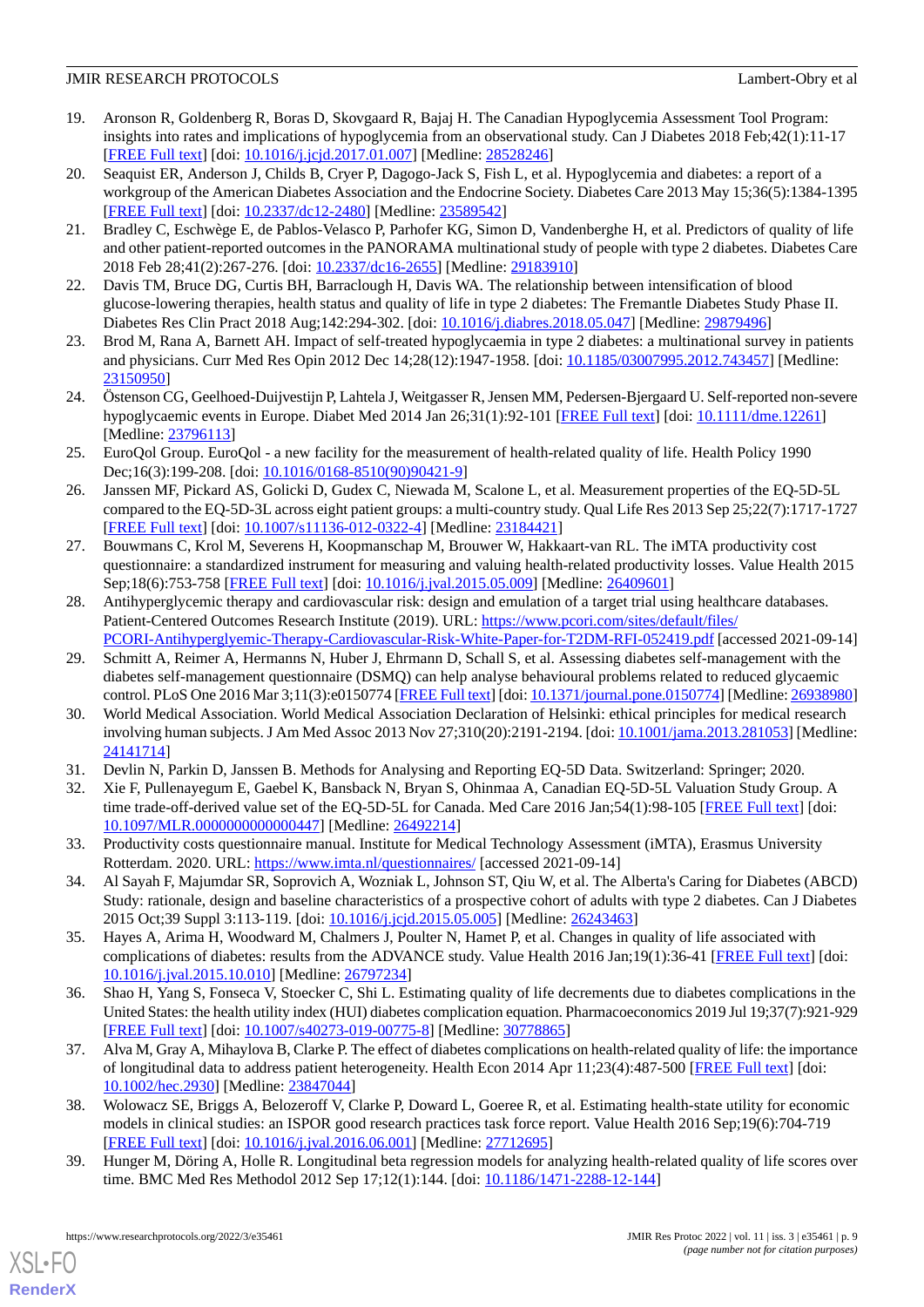- <span id="page-9-0"></span>40. Fitzmaurice GM, Laird NM, Ware JH. Applied Longitudinal Analysis. Hoboken, New Jersey, United States: John Wiley & Sons, Inc; 2011.
- <span id="page-9-1"></span>41. Johnson ML, Crown W, Martin BC, Dormuth CR, Siebert U. Good research practices for comparative effectiveness research: analytic methods to improve causal inference from nonrandomized studies of treatment effects using secondary data sources: the ISPOR Good Research Practices for Retrospective Database Analysis Task Force Report--Part III. Value Health 2009 Nov;12(8):1062-1073 [[FREE Full text](https://linkinghub.elsevier.com/retrieve/pii/S1098-3015(10)60310-5)] [doi: [10.1111/j.1524-4733.2009.00602.x](http://dx.doi.org/10.1111/j.1524-4733.2009.00602.x)] [Medline: [19793071\]](http://www.ncbi.nlm.nih.gov/entrez/query.fcgi?cmd=Retrieve&db=PubMed&list_uids=19793071&dopt=Abstract)
- <span id="page-9-3"></span><span id="page-9-2"></span>42. R: a language and environment for statistical computing. R Foundation for Statistical Computing, Vienna, Austria. URL: <https://www.R-project.org> [accessed 2021-09-14]
- <span id="page-9-4"></span>43. Ara R, Brazier J, Young T. Recommended methods for the collection of health state utility value evidence in clinical studies. Pharmacoeconomics 2017 Dec 19;35(Suppl 1):67-75. [doi: [10.1007/s40273-017-0549-6\]](http://dx.doi.org/10.1007/s40273-017-0549-6) [Medline: [29052159\]](http://www.ncbi.nlm.nih.gov/entrez/query.fcgi?cmd=Retrieve&db=PubMed&list_uids=29052159&dopt=Abstract)
- <span id="page-9-5"></span>44. Minimal clinically important difference in EQ-5D: we can calculate it? But does that mean we should? International Society for Pharmacoeconomics and Outcomes Research (ISPOR) and Avalon Health Economics. 2017. URL: [https://www.ispor.org/](https://www.ispor.org/docs/default-source/presentations/1066.pdf?sfvrsn=25feffd6_1) [docs/default-source/presentations/1066.pdf?sfvrsn=25feffd6\\_1](https://www.ispor.org/docs/default-source/presentations/1066.pdf?sfvrsn=25feffd6_1) [accessed 2021-09-14]
- <span id="page-9-6"></span>45. Khunti K, Alsifri S, Aronson R, Berković MC, Enters-Weijnen C, Forsén T, et al. Rates and predictors of hypoglycaemia in 27 585 people from 24 countries with insulin-treated type 1 and type 2 diabetes: the global HAT study. Diabetes Obes Metab 2016 Sep 20;18(9):907-915 [[FREE Full text](http://europepmc.org/abstract/MED/27161418)] [doi: [10.1111/dom.12689](http://dx.doi.org/10.1111/dom.12689)] [Medline: [27161418\]](http://www.ncbi.nlm.nih.gov/entrez/query.fcgi?cmd=Retrieve&db=PubMed&list_uids=27161418&dopt=Abstract)
- 46. Griffiths A, Paracha N, Davies A, Branscombe N, Cowie MR, Sculpher M. Analyzing health-related quality of life data to estimate parameters for cost-effectiveness models: an example using longitudinal EQ-5D data from the SHIFT randomized controlled trial. Adv Ther 2017 Mar 15;34(3):753-764 [[FREE Full text](http://europepmc.org/abstract/MED/28205056)] [doi: [10.1007/s12325-016-0471-x\]](http://dx.doi.org/10.1007/s12325-016-0471-x) [Medline: [28205056](http://www.ncbi.nlm.nih.gov/entrez/query.fcgi?cmd=Retrieve&db=PubMed&list_uids=28205056&dopt=Abstract)]
- <span id="page-9-7"></span>47. Gardiner JC, Luo Z, Roman LA. Fixed effects, random effects and GEE: what are the differences? Stat Med 2009 Jan 30;28(2):221-239. [doi: [10.1002/sim.3478\]](http://dx.doi.org/10.1002/sim.3478) [Medline: [19012297\]](http://www.ncbi.nlm.nih.gov/entrez/query.fcgi?cmd=Retrieve&db=PubMed&list_uids=19012297&dopt=Abstract)
- <span id="page-9-8"></span>48. Hubbard AE, Ahern J, Fleischer NL, Van der Laan M, Lippman SA, Jewell N, et al. To GEE or not to GEE: comparing population average and mixed models for estimating the associations between neighborhood risk factors and health. Epidemiology 2010 Jul;21(4):467-474. [doi: [10.1097/EDE.0b013e3181caeb90\]](http://dx.doi.org/10.1097/EDE.0b013e3181caeb90) [Medline: [20220526\]](http://www.ncbi.nlm.nih.gov/entrez/query.fcgi?cmd=Retrieve&db=PubMed&list_uids=20220526&dopt=Abstract)
- <span id="page-9-9"></span>49. Faria R, Gomes M, Epstein D, White IR. A guide to handling missing data in cost-effectiveness analysis conducted within randomised controlled trials. Pharmacoeconomics 2014 Dec 29;32(12):1157-1170 [[FREE Full text\]](http://europepmc.org/abstract/MED/25069632) [doi: [10.1007/s40273-014-0193-3\]](http://dx.doi.org/10.1007/s40273-014-0193-3) [Medline: [25069632](http://www.ncbi.nlm.nih.gov/entrez/query.fcgi?cmd=Retrieve&db=PubMed&list_uids=25069632&dopt=Abstract)]
- <span id="page-9-10"></span>50. Xu C, Li Z, Xue Y, Zhang L, Wang M. An R package for model fitting, model selection and the simulation for longitudinal data with dropout missingness. Commun Stat Simul Comput 2019 Oct 16;48(9):2812-2829 [[FREE Full text](http://europepmc.org/abstract/MED/32346220)] [doi: [10.1080/03610918.2018.1468457\]](http://dx.doi.org/10.1080/03610918.2018.1468457) [Medline: [32346220\]](http://www.ncbi.nlm.nih.gov/entrez/query.fcgi?cmd=Retrieve&db=PubMed&list_uids=32346220&dopt=Abstract)
- <span id="page-9-12"></span><span id="page-9-11"></span>51. Simons CL, Rivero-Arias O, Yu L, Simon J. Multiple imputation to deal with missing EQ-5D-3L data: should we impute individual domains or the actual index? Qual Life Res 2015 Apr 4;24(4):805-815. [doi: [10.1007/s11136-014-0837-y\]](http://dx.doi.org/10.1007/s11136-014-0837-y) [Medline: [25471286](http://www.ncbi.nlm.nih.gov/entrez/query.fcgi?cmd=Retrieve&db=PubMed&list_uids=25471286&dopt=Abstract)]
- <span id="page-9-13"></span>52. Haneuse S, VanderWeele TJ, Arterburn D. Using the e-value to assess the potential effect of unmeasured confounding in observational studies. J Am Med Assoc 2019 Mar 12;321(6):602-603. [doi: [10.1001/jama.2018.21554](http://dx.doi.org/10.1001/jama.2018.21554)] [Medline: [30676631\]](http://www.ncbi.nlm.nih.gov/entrez/query.fcgi?cmd=Retrieve&db=PubMed&list_uids=30676631&dopt=Abstract)
- <span id="page-9-14"></span>53. VanderWeele TJ, Ding P. Sensitivity analysis in observational research: introducing the e-value. Ann Intern Med 2017 Aug 15;167(4):268-274. [doi: [10.7326/M16-2607\]](http://dx.doi.org/10.7326/M16-2607) [Medline: [28693043\]](http://www.ncbi.nlm.nih.gov/entrez/query.fcgi?cmd=Retrieve&db=PubMed&list_uids=28693043&dopt=Abstract)
- <span id="page-9-15"></span>54. International Hypoglycaemia Study Group. Glucose concentrations of less than 3.0 mmol/l (54 mg/dl) should be reported in clinical trials: a joint position statement of the American Diabetes Association and the European Association for the study of diabetes. Diabetes Care 2017 Jan 21;40(1):155-157. [doi: [10.2337/dc16-2215\]](http://dx.doi.org/10.2337/dc16-2215) [Medline: [27872155](http://www.ncbi.nlm.nih.gov/entrez/query.fcgi?cmd=Retrieve&db=PubMed&list_uids=27872155&dopt=Abstract)]
- <span id="page-9-17"></span><span id="page-9-16"></span>55. Tang K. Estimating productivity costs in health economic evaluations: a review of instruments and psychometric evidence. Pharmacoeconomics 2015 Jan 29;33(1):31-48. [doi: [10.1007/s40273-014-0209-z\]](http://dx.doi.org/10.1007/s40273-014-0209-z) [Medline: [25169062](http://www.ncbi.nlm.nih.gov/entrez/query.fcgi?cmd=Retrieve&db=PubMed&list_uids=25169062&dopt=Abstract)]
- 56. Work productivity and activity impairment questionnaire. Reilly Associates. URL: [http://www.reillyassociates.net/](http://www.reillyassociates.net/WPAI_General.html) [WPAI\\_General.html](http://www.reillyassociates.net/WPAI_General.html) [accessed 2021-09-14]
- <span id="page-9-18"></span>57. Brazier J, Ara R, Rowen D, Chevrou-Severac H. A review of generic preference-based measures for use in cost-effectiveness models. Pharmacoeconomics 2017 Dec 19;35(Suppl 1):21-31. [doi: [10.1007/s40273-017-0545-x\]](http://dx.doi.org/10.1007/s40273-017-0545-x) [Medline: [29052157\]](http://www.ncbi.nlm.nih.gov/entrez/query.fcgi?cmd=Retrieve&db=PubMed&list_uids=29052157&dopt=Abstract)
- <span id="page-9-19"></span>58. Nauck MA, Buse JB, Mann JF, Pocock S, Bosch-Traberg H, Frimer-Larsen H, LEADER Publication Committee for the LEADER Trial Investigators. Health-related quality of life in people with type 2 diabetes participating in the LEADER trial. Diabetes Obes Metab 2019 Mar 25;21(3):525-532 [[FREE Full text](http://europepmc.org/abstract/MED/30260088)] [doi: [10.1111/dom.13547\]](http://dx.doi.org/10.1111/dom.13547) [Medline: [30260088](http://www.ncbi.nlm.nih.gov/entrez/query.fcgi?cmd=Retrieve&db=PubMed&list_uids=30260088&dopt=Abstract)]
- 59. Briggs AH, Bhatt DL, Scirica BM, Raz I, Johnston KM, Szabo SM, et al. Health-related quality-of-life implications of cardiovascular events in individuals with type 2 diabetes mellitus: a subanalysis from the Saxagliptin Assessment of Vascular Outcomes Recorded in Patients with Diabetes Mellitus (SAVOR)-TIMI 53 trial. Diabetes Res Clin Pract 2017 Aug;130:24-33 [[FREE Full text](https://linkinghub.elsevier.com/retrieve/pii/S0168-8227(17)30067-0)] [doi: [10.1016/j.diabres.2016.12.019](http://dx.doi.org/10.1016/j.diabres.2016.12.019)] [Medline: [28554140](http://www.ncbi.nlm.nih.gov/entrez/query.fcgi?cmd=Retrieve&db=PubMed&list_uids=28554140&dopt=Abstract)]
- 60. Hubens K, Krol M, Coast J, Drummond MF, Brouwer WB, Uyl-de Groot CA, et al. Measurement instruments of productivity loss of paid and unpaid work: a systematic review and assessment of suitability for health economic evaluations from a societal perspective. Value Health 2021 Nov;24(11):1686-1699 [\[FREE Full text\]](https://linkinghub.elsevier.com/retrieve/pii/S1098-3015(21)01543-6) [doi: [10.1016/j.jval.2021.05.002\]](http://dx.doi.org/10.1016/j.jval.2021.05.002) [Medline: [34711370](http://www.ncbi.nlm.nih.gov/entrez/query.fcgi?cmd=Retrieve&db=PubMed&list_uids=34711370&dopt=Abstract)]

[XSL](http://www.w3.org/Style/XSL)•FO **[RenderX](http://www.renderx.com/)**